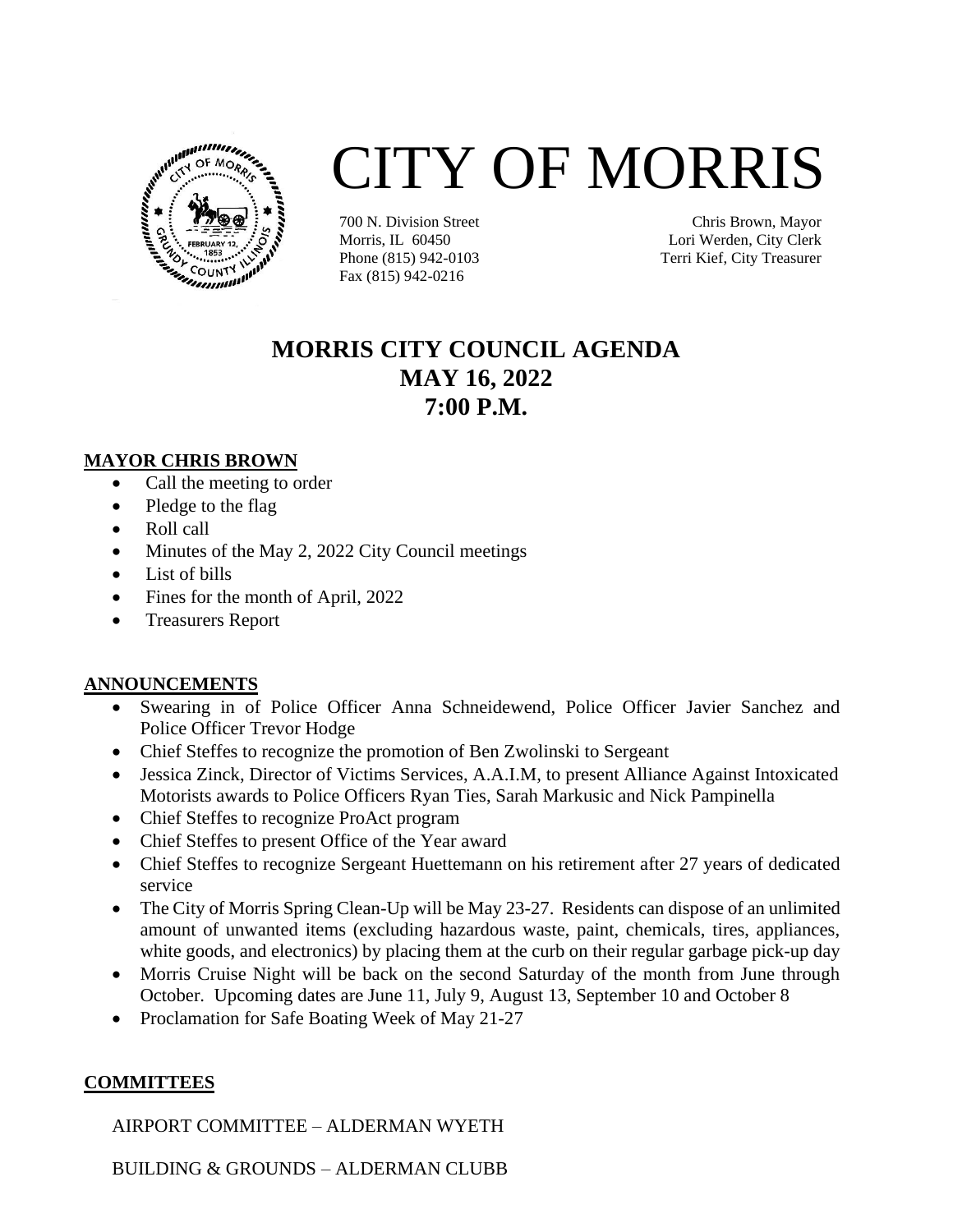City Council Agenda May 16, 2022 Page 2

#### *FINANCE & ADMINISTRATION COMMITTEE – ALDERMAN HOUSTON*

- Committee recommendation that Council approve the proposal by Narvick Bros. for interior construction of two public restrooms
- Committee recommendation that Council approve the proposal by Barry Plumbing & Heating Co. for the plumbing installation at the two public restrooms
- Committee recommendation that Council approve the Commodity Agreement with Hudson Energy
- Committee recommendation that Council approve the donation requests for Fiscal Year 2022-2023

HEALTH & SANITATION COMMITTEE – ALDERMAN TAMBLING

## *JUDICIARY & LICENSE COMMITTEE – ALDERMAN DUVICK*

• Committee Chairman to report on business licenses granted by the City

#### PARKS & ANNEXATION – ALDERMAN METTILLE

#### *STREET & ALLEY COMMITTEE – ALDERMAN WREN*

- Committee recommendation that Council Adopt a Resolution for the Motor Fuel Tax portion of the 2022 Street Maintenance Project
- Committee recommendation that Council Adopt an Ordinance restricting parking on Illinois Avenue from Liberty Street to Nettle Street to 2-hours from 8:00 a.m. to 5:00 p.m., Monday through Saturday
- Chairman recommendation that Council approve an invoice received from the Illinois Department of Transportation in the amount of \$53,419.05 for the expansion from I-80 North to Sherrill Road Project in 2013

#### *WATER & SEWER COMMITTEE – ALDERMAN WOLFE*

- Committee recommendation that Council approve the execution of an Engineering Agreement with Chamlin & Associates for Meadors Circle, Robinson Drive, Buchanan Street, Kiersted Street, Lincoln Street and Butler Street Water Main Replacement Project
- Committee recommendation that Council adopt a Resolution for Bonding Authority for the new Water Tower Project
- Committee recommendation that Council adopt an Ordinance for Bonding Authority for the new Water Tower Project
- Committee recommendation that Council accept the proposal from Maguire Iron, Inc. for a fullservice maintenance plan on the North, West, and Public Works Water Towers
- Committee recommendation that Council approve the purchase of a Chevrolet Silverado HD 1-ton 4x4 for the Water Department
- Committee recommendation that Council approve proceeding with the bid process for the well drilling at the new water treatment plant